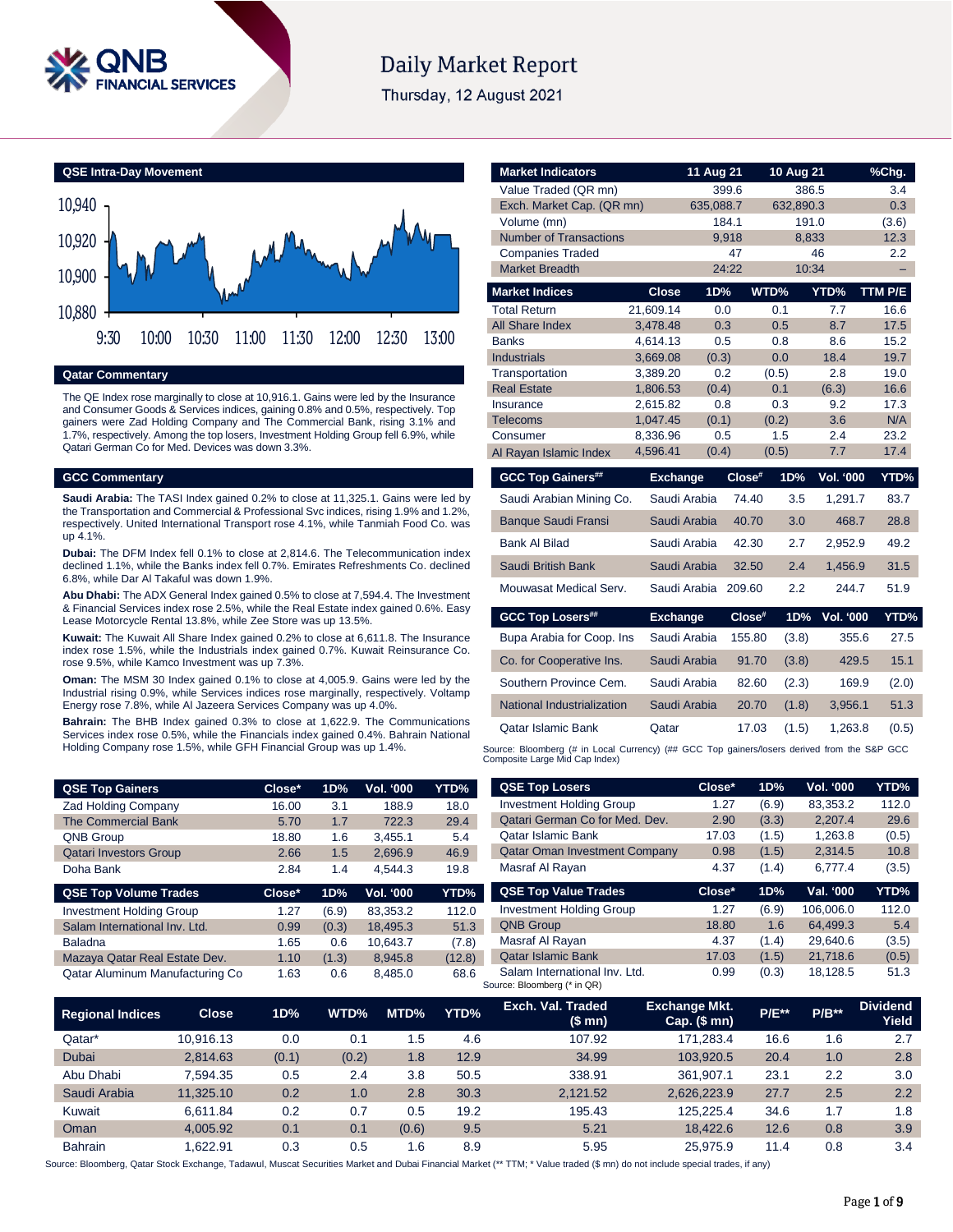### **Qatar Market Commentary**

- The QE Index rose marginally to close at 10,916.1. The Insurance and Consumer Goods & Services indices led the gains. The index rose on the back of buying support from GCC, Arab and foreign shareholders despite selling pressure from Qatari shareholders.
- Zad Holding Company and The Commercial Bank were the top gainers, rising 3.1% and 1.7%, respectively. Among the top losers, Investment Holding Group fell 6.9%, while Qatari German Co for Med. Devices was down 3.3%.
- Volume of shares traded on Wednesday fell by 3.6% to 184.1mn from 191mn on Tuesday. However, as compared to the 30-day moving average of 145.8mn, volume for the day was 26.2% higher. Investment Holding Group and Salam International Inv. Ltd. were the most active stocks, contributing 45.3% and 10.0% to the total volume, respectively.

| <b>Overall Activity</b>        | Buy %*   | Sell %*  | Net (QR)         |
|--------------------------------|----------|----------|------------------|
| Qatari Individuals             | 41.96%   | 46.35%   | (17, 547, 779.9) |
| <b>Qatari Institutions</b>     | 12.92%   | 13.36%   | (1,748,134.0)    |
| Qatari                         | 54.88%   | 59.71%   | (19, 295, 914.0) |
| <b>GCC Individuals</b>         | 0.44%    | 0.42%    | 72,772.0         |
| <b>GCC</b> Institutions        | 1.37%    | 0.18%    | 4,744,070.2      |
| <b>GCC</b>                     | 1.80%    | 0.60%    | 4,816,842.1      |
| Arab Individuals               | 14.56%   | 11.71%   | 11,380,839.4     |
| <b>Arab Institutions</b>       | $0.00\%$ | $0.00\%$ |                  |
| Arab                           | 14.56%   | 11.71%   | 11,380,839.4     |
| <b>Foreigners Individuals</b>  | 4.43%    | 11.17%   | (26, 947, 071.0) |
| <b>Foreigners Institutions</b> | 24.33%   | 16.81%   | 30,045,303.5     |
| <b>Foreigners</b>              | 28.76%   | 27.98%   | 3,098,232.4      |

Source: Qatar Stock Exchange (\*as a % of traded value)

# **Earnings Releases, Global Economic Data and Earnings Calendar**

### **Earnings Releases**

| Company                                         | <b>Market</b> | <b>Currency</b> | Revenue (mn)<br><b>2Q2021</b> | % Change<br>YoY | <b>Operating Profit</b><br>(mn) 2Q2021 | % Change<br>YoY          | <b>Net Profit</b><br>(mn) 2Q2021 | %<br>Change<br>YoY |
|-------------------------------------------------|---------------|-----------------|-------------------------------|-----------------|----------------------------------------|--------------------------|----------------------------------|--------------------|
| Southern Province Cement Co.                    | Saudi Arabia  | <b>SR</b>       | 278.0                         | $-18.0%$        | 98.0                                   | $-28.5%$                 | 95.0                             | $-29.6%$           |
| Saudi Advanced Industries Co.                   | Saudi Arabia  | <b>SR</b>       | 19.3                          | 188.2%          | 17.2                                   | 246.9%                   | 16.8                             | 257.2%             |
| Electrical Industries Co.                       | Saudi Arabia  | <b>SR</b>       | 165.6                         | 51.1%           | 12.3                                   | N/A                      | 8.0                              | N/A                |
| Jarir Marketing Co.                             | Saudi Arabia  | <b>SR</b>       | 2,015.3                       | $-15.1%$        | 205.6                                  | $-9.4%$                  | 189.2                            | $-9.2%$            |
| Jazan Energy And Development<br>Co.             | Saudi Arabia  | <b>SR</b>       | 19.8                          | 3.8%            | 8.3                                    | 550.2%                   | 7.9                              | 1087.8%            |
| National Medical Care Co.                       | Saudi Arabia  | <b>SR</b>       | 202.5                         | 8.8%            | 37.6                                   | 26.3%                    | 30.7                             | 19.2%              |
| Al-Rajhi Company                                | Saudi Arabia  | <b>SR</b>       | 758.1                         | 13.3%           | $\equiv$                               |                          | 45.7                             | $-52.3%$           |
| The Company for Cooperative<br><b>Insurance</b> | Saudi Arabia  | <b>SR</b>       | 2,265.1                       | $-8.3%$         | $\overline{\phantom{0}}$               |                          | 165.9                            | $-21.0%$           |
| Advanced Petrochemicals Co.                     | Saudi Arabia  | <b>SR</b>       | 769.0                         | 48.2%           | 284.0                                  | 86.8%                    | 265.0                            | 71.0%              |
| Qassim Cement Co.                               | Saudi Arabia  | <b>SR</b>       | 197.8                         | 18.1%           | 91.7                                   | 11.3%                    | 100.2                            | 17.2%              |
| Methanol Chemicals Co.                          | Saudi Arabia  | <b>SR</b>       | 228.3                         | 131.8%          | 71.3                                   | N/A                      | 60.2                             | N/A                |
| <b>Shuaa Capital</b>                            | Dubai         | <b>AED</b>      | 140.1                         | $-3.7%$         | $\qquad \qquad -$                      |                          | 29.1                             | $-89.1%$           |
| <b>Emaar Properties</b>                         | Dubai         | <b>AED</b>      | 6,506.2                       | 125.0%          | $\equiv$                               |                          | 903.6                            | $-17.0%$           |
| <b>Emaar Development</b>                        | <b>Dubai</b>  | <b>AED</b>      | 3,907.1                       | 120.3%          | $-$                                    |                          | 731.5                            | 89.2%              |
| <b>Emaar Malls</b>                              | Dubai         | <b>AED</b>      | 1,147.0                       | 73.5%           | 365.8                                  | 1638.0%                  | 303.4                            | N/A                |
| Dubai National Insurance &<br>Reinsurance       | Dubai         | <b>AED</b>      | 85.2                          | $-1.9%$         |                                        |                          | 9.6                              | $-18.8%$           |
| Amlak Finance                                   | Dubai         | <b>AED</b>      | 253.8                         | N/A             | ÷,                                     |                          | 190.2                            | 218.4%             |
| <b>Emirates Refreshments</b><br>Company         | Dubai         | <b>AED</b>      | 5.2                           | $-8.0%$         |                                        |                          | 0.1                              | N/A                |
| Naeem Holding for Investment                    | Dubai         | <b>USD</b>      | 3.6                           | 159.3%          | $\overline{\phantom{0}}$               |                          | 0.2                              | N/A                |
| <b>Unikai Foods</b>                             | Dubai         | <b>AED</b>      | 70.6                          | 3.0%            | -                                      |                          | 4.9                              | 40.7%              |
| National Central Cooling Co.                    | Dubai         | <b>AED</b>      | 511.4                         | 23.0%           | $\overline{\phantom{m}}$               | $\overline{\phantom{0}}$ | 135.1                            | $-5.1%$            |
| <b>Orient Unb Takaful</b>                       | Dubai         | <b>AED</b>      | 120.7                         | 29.2%           | -                                      | -                        | 3.3                              | $-22.5%$           |
| National International Holding<br>Company       | Dubai         | <b>KW</b>       | 0.4                           | N/A             |                                        |                          | 0.1                              | N/A                |
| <b>Takaful Emarat Insurance</b>                 | Dubai         | <b>AED</b>      | 114.4                         | 10.8%           | ۳                                      | ۳                        | (2.6)                            | N/A                |
| Arabian Scandinavian Insurance<br>Takaful       | Dubai         | <b>AED</b>      | 18.5                          | $-31.5%$        | $\equiv$                               |                          | (1.8)                            | N/A                |
| Emirates Insurance Co.                          | Abu Dhabi     | <b>AED</b>      | 248.2                         | $-7.5%$         | ÷                                      | -                        | 12.6                             | $-80.8%$           |
| Oman & Emirates Inv(Emir)50%                    | Abu Dhabi     | R <sub>O</sub>  | 1.4                           | 191.5%          | $\overline{\phantom{0}}$               | $\overline{\phantom{0}}$ | 1.0                              | 1009.2%            |
| Methag Takaful Insurance<br>Company             | Abu Dhabi     | <b>AED</b>      | 169.0                         | 44.5%           | -                                      | -                        | (1.4)                            | N/A                |
| Al Dhafra Insurance Co.                         | Abu Dhabi     | <b>AED</b>      | 84.8                          | 11.6%           | $\overline{\phantom{0}}$               |                          | 7.9                              | $-58.5%$           |
| <b>The National Investor</b>                    | Abu Dhabi     | <b>AED</b>      | 49.3                          | 28.8%           |                                        |                          | 8.5                              | N/A                |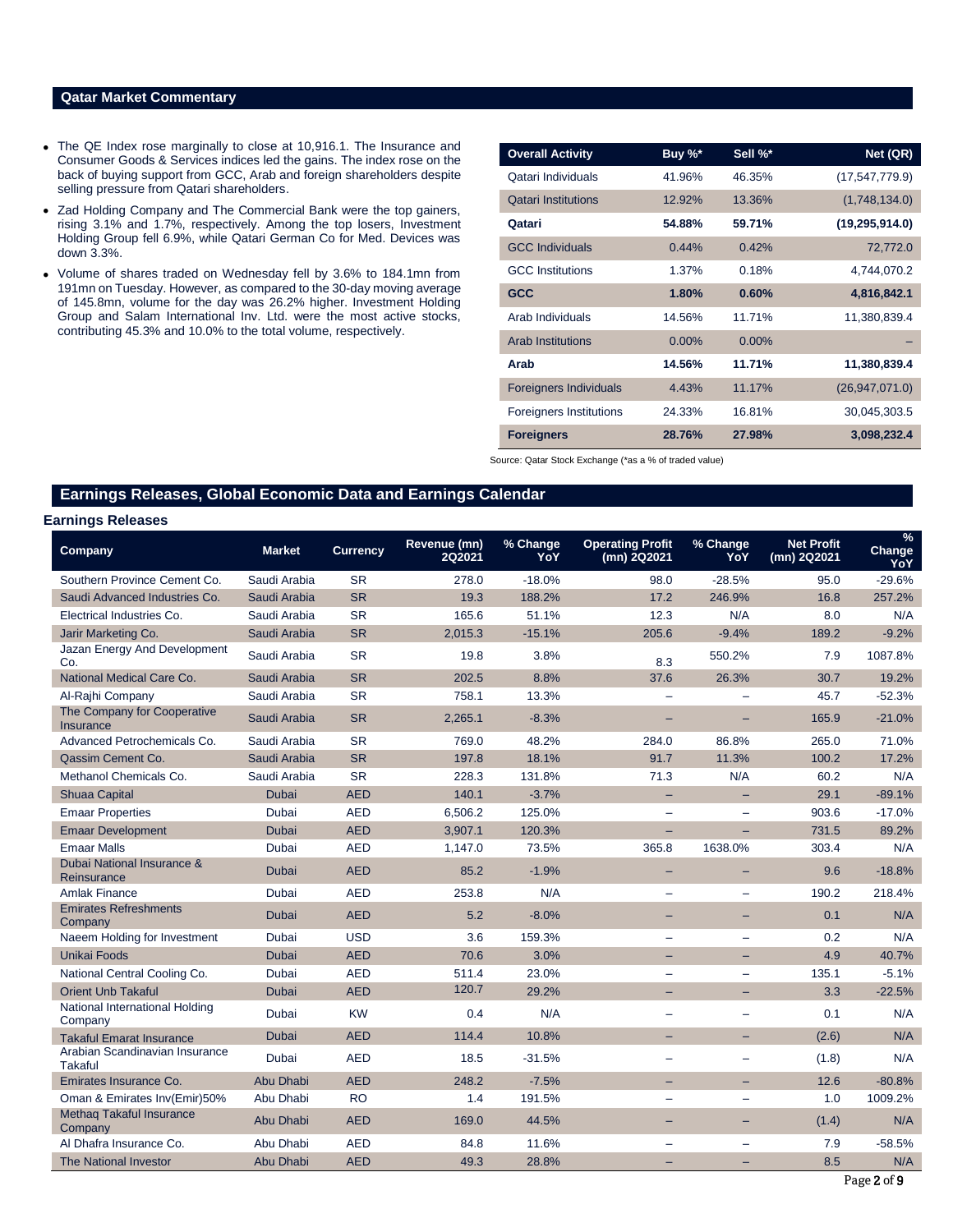# **Earnings Releases**

| Company                                         | <b>Market</b>  | <b>Currency</b> | Revenue (mn)<br>2Q2021 | % Change<br>YoY | <b>Operating Profit</b><br>(mn) 2Q2021 | % Change<br>YoY          | <b>Net Profit</b><br>(mn) 2Q2021 | $\frac{9}{6}$<br>Change<br>YoY |
|-------------------------------------------------|----------------|-----------------|------------------------|-----------------|----------------------------------------|--------------------------|----------------------------------|--------------------------------|
| <b>Aldar Properties</b>                         | Abu Dhabi      | <b>AED</b>      | 2,191.6                | 9.2%            | $\qquad \qquad =$                      |                          | 520.1                            | 7.6%                           |
| Ras Al Khaima Poultry                           | Abu Dhabi      | <b>AED</b>      | 3.1                    | $-38.3%$        |                                        |                          | 0.6                              | $-61.7%$                       |
| National Takaful Company                        | Abu Dhabi      | <b>AED</b>      | 73.0                   | $-2.6%$         | $\overline{\phantom{0}}$               | $\equiv$                 | 3.0                              | $-78.7%$                       |
| Sharjah Insurance Company                       | Abu Dhabi      | <b>AED</b>      | 7.1                    | $-44.7%$        |                                        |                          | 6.4                              | 15.4%                          |
| Abu Dhabi Ship Building Co.                     | Abu Dhabi      | <b>AED</b>      | 46.7                   | 8.4%            | $\qquad \qquad \blacksquare$           | $\qquad \qquad$          | 5.4                              | N/A                            |
| Wahat Al Zaweya Holding                         | Abu Dhabi      | <b>AED</b>      | 1.3                    | $-42.3%$        | -                                      | -                        | (73.3)                           | N/A                            |
| Abu Dhabi National Energy Co.                   | Abu Dhabi      | <b>AED</b>      | 22,191.0               | 11.0%           | $\overline{\phantom{0}}$               |                          | 3,381.0                          | N/A                            |
| Dana Gas                                        | Abu Dhabi      | <b>AED</b>      | 286.0                  | 69.2%           |                                        |                          | 423.0                            | N/A                            |
| <b>Manazel Real Estate</b>                      | Abu Dhabi      | <b>AED</b>      | 62.3                   | $-67.7%$        |                                        | $\overline{\phantom{m}}$ | (71.9)                           | N/A                            |
| <b>Sawaeed Holding</b>                          | Abu Dhabi      | <b>AED</b>      | 41.7                   | $-1.8%$         | -                                      |                          | 4.9                              | N/A                            |
| Abu Dhabi National Hotels                       | Abu Dhabi      | <b>AED</b>      | 228.6                  | 111.0%          | $\overline{\phantom{0}}$               | $\overline{\phantom{m}}$ | 34.3                             | N/A                            |
| Al Fujairah National Insurance<br>Company       | Abu Dhabi      | <b>AED</b>      | 40.7                   | $-22.2%$        |                                        |                          | 6.4                              | $-66.4%$                       |
| Gulf Cement Co.                                 | Abu Dhabi      | <b>AED</b>      | 90.9                   | 6.2%            | $\qquad \qquad =$                      | $\overline{\phantom{m}}$ | (18.6)                           | N/A                            |
| Abu Dhabi National Takaful Co.                  | Abu Dhabi      | <b>AED</b>      | 65.0                   | $-30.7%$        | -                                      | -                        | 23.4                             | $-23.8%$                       |
| Al Qudra Holding                                | Abu Dhabi      | <b>AED</b>      | 243.3                  | 8.7%            | $\equiv$                               | $\equiv$                 | 62.8                             | $-8.5%$                        |
| <b>Banader Hotels Company</b>                   | <b>Bahrain</b> | <b>BHD</b>      | 0.2                    | 209.2%          |                                        | $\overline{\phantom{0}}$ | 0.8                              | N/A                            |
| <b>SICO</b>                                     | <b>Bahrain</b> | <b>BHD</b>      | 4.1                    | $-3.2%$         |                                        |                          | 1.6                              | $-19.8%$                       |
| <b>Delmon Poultry Company</b>                   | <b>Bahrain</b> | <b>BHD</b>      | 3.6                    | $-0.7%$         |                                        |                          | 0.1                              | $-86.4%$                       |
| <b>United Gulf Investment</b><br>Corporation    | <b>Bahrain</b> | <b>BHD</b>      | 12.3                   | 61.5%           |                                        |                          | 0.5                              | 70.4%                          |
| <b>Bahrain Flour Mills Company</b>              | <b>Bahrain</b> | <b>BHD</b>      | 1.5                    | $-8.6%$         |                                        |                          | 1.3                              | 11.1%                          |
| <b>Bahrain Commercial Facilities</b><br>Company | <b>Bahrain</b> | <b>BHD</b>      | 7.4                    | $-16.2%$        |                                        |                          | 1.3                              | N/A                            |
| <b>Solidarity Bahrain</b>                       | <b>Bahrain</b> | <b>BHD</b>      | 0.3                    | 156.4%          |                                        |                          | (0.1)                            | N/A                            |

Source: Company data, DFM, ADX, MSM, TASI, BHB.

# **Global Economic Data**

| <b>Date</b> | <b>Market</b> | <b>Source</b>                            | <b>Indicator</b>                 | <b>Period</b> | <b>Actual</b> | <b>Consensus</b> | <b>Previous</b> |
|-------------|---------------|------------------------------------------|----------------------------------|---------------|---------------|------------------|-----------------|
| $11 - 08$   | US            | Mortgage Bankers Association             | <b>MBA Mortgage Applications</b> | 06-Aug        | 2.80%         | -                | $-1.70%$        |
| $11 - 08$   | <b>US</b>     | <b>Bureau of Labor Statistics</b>        | <b>CPI MoM</b>                   | Jul           | 0.50%         | 0.50%            | 0.90%           |
| $11 - 08$   | US            | <b>Bureau of Labor Statistics</b>        | CPI YoY                          | Jul           | 5.40%         | 5.30%            | 5.40%           |
| $11 - 08$   | Germany       | <b>German Federal Statistical Office</b> | <b>CPI MoM</b>                   | Jul           | 0.90%         | 0.90%            | 0.90%           |
| $11 - 08$   | Germany       | <b>German Federal Statistical Office</b> | CPI YoY                          | Jul           | 3.80%         | 3.80%            | 3.80%           |
| $11 - 08$   | Japan         | Bank of Japan                            | Money Stock M2 YoY               | Jul           | 5.20%         | 5.40%            | 5.80%           |
| $11 - 08$   | Japan         | Bank of Japan                            | Money Stock M3 YoY               | Jul           | 4.60%         | 4.70%            | 5.10%           |
| $11 - 08$   | China         | The People's Bank of China               | Money Supply M0 YoY              | Jul           | 6.10%         | -                | 6.20%           |
| $11 - 08$   | China         | The People's Bank of China               | Money Supply M1 YoY              | Jul           | 4.90%         | 5.40%            | 5.50%           |
| $11 - 08$   | China         | The People's Bank of China               | Money Supply M2 YoY              | Jul           | 8.30%         | 8.70%            | 8.60%           |

Source: Bloomberg (s.a. = seasonally adjusted; n.s.a. = non-seasonally adjusted; w.d.a. = working day adjusted)

# **Earnings Calendar**

| <b>Tickers</b> | <b>Company Name</b>                              | Date of reporting 2Q2021 results | No. of days remaining | <b>Status</b> |
|----------------|--------------------------------------------------|----------------------------------|-----------------------|---------------|
| <b>ERES</b>    | Ezdan Holding Group                              | 12-Aug-21                        |                       | Due           |
| QGMD           | <b>Qatari German Company for Medical Devices</b> | 12-Aug-21                        |                       | Due           |
| ZHCD           | <b>Zad Holding Company</b>                       | 12-Aua-21                        |                       | Due           |

Source: QSE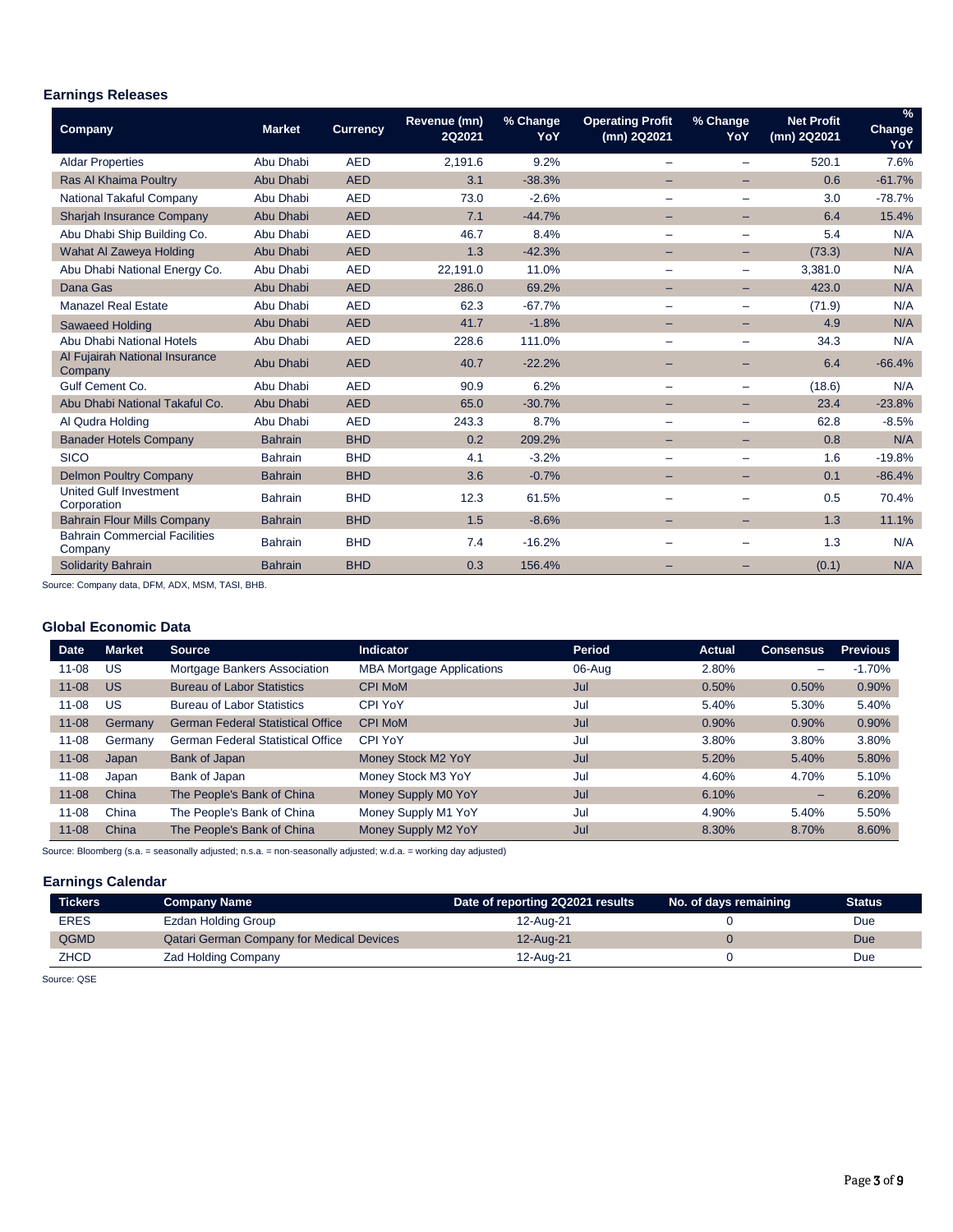# **Qatar**

- **QNB Group, Visa launch exclusive campaign for life rewards customers –** QNB Group, in partnership with Visa, has launched an exclusive campaign for its Visa Life Rewards cardholders where customers can earn extra life rewards points when spending locally and internationally. Customers will receive 50% extra life rewards for local spending and 100% extra life rewards for international spending using foreign currencies during the campaign, which will run for a total of 13 weekends from August 6 to October 30. The aim of the campaign is to further drive QNB Group's cashless agenda and promote greater adoption of digital payments, which are safer, convenient and more rewarding. The mechanism of the promotion is for weekend transactions using QNB Visa life rewards credit cards. During the campaign period, customers will earn extra life rewards points that they can redeem at over 800 outlets in Qatar including electronics, fashion and restaurants. QNB Group and Visa are strategic long term partners and have created best in class payment products that comes with a host of benefits and privileges including complimentary airport lounge access, travel insurance benefits and discounts in both Qatar and abroad in addition to an award-winning loyalty program. (Gulf-Times.com)
- **BLDN's net profit declines 4.2% YoY and 3.7% QoQ in 2Q2021, below our estimate –** Baladna's (BLDN) net profit declined 4.2% YoY (-3.7% QoQ) to QR42.4mn in 2Q2021, below our estimate of QR49.3mn (variation of -14.0%). EPS amounted to QR0.045 in 6M2021 as compared to QR0.046 in 6M2020. BLDN reported revenue for the six-month period ending June 30, 2021 of QR381mn compared to QR386mn during the same period in 2020. Operating profits amounted to QR104mn compared to QR94mn during the same period in 2020. Net profit in 1H2021 stood at QR86mn (EPS of QR0.045) compared to QR73mn (earnings per share of QR0.038) during 2020, an increase of 19%. Cashflows from operations remain strong with BLDN recording operational cashflows of QR209mn compared to operational cashflows of QR201mn during the same period in the previous year. BLDN achieved these results on a solid asset base which is primarily funded by equity. (QNB FS Research, QSE, Peninsula Qatar)
- **QFBQ's bottom line declines 0.6% QoQ in 2Q2021 –** Qatar First Bank (QFBQ) reported net profit of QR20.4mn in 2Q2021 as compared to net loss of QR16.1mn in 2Q2020 and net profit of QR20.6mn in 1Q2021. Total Income increased in 2Q2021 to QR29.7mn. However, on QoQ basis Total Income declined 61.6%. The bank's total assets stood at QR2.8bn at the end of June 30, 2021, up 11.1% YoY (+1.0% QoQ). Financing Assets were QR0.4bn, registering a fell of 15.6% YoY (-2.2% QoQ) at the end of June 30, 2021. Customers' balances rose 77.6% YoY and 72.0% QoQ to reach QR0.2bn at the end of June 30, 2021. EPS amounted to QR0.0029 in 2Q2021 as compared to loss per share of QR0.023 in 2Q2020. QFBQ achieved a half yearly net profit attributable to shareholders of QR41mn. This makes it a third consecutive quarter of net profit for the shareholders and QFBQ's highest half yearly net profit in the last five years. QFBQ recorded a total income of QR107.2mn during the first half of 2021. In line with its strategy to focus on the real estate products, and to form a stable profit rate yielding assets, the bank recorded income from real estate products of QR37mn. Furthermore, the bank recorded a profit of QR6.4mn from stable profit yielding assets, namely, sukuks and sukuk funds, which is 123% higher than the same period of the last year. During the first half (1H) of the year, the bank was able to successfully exit some of its private equity investments recording a disposal gain of QR53mn. The

total expenses for the six months' period that ended in June were QR41.6mn, registering a decrease of 35% compared to QR63.9mn for the same period last year. This reflects upon the efficient cost management by the bank for a sustainable growth. (QSE, Gulf-Times.com)

- **MERS posts 10.0% YoY decrease but 3.6% QoQ increase in net profit in 2Q2021 –** Al Meera Consumer Goods Company's (MERS) net profit declined 10.0% YoY (but rose 3.6% on QoQ basis) to QR50.9mn in 2Q2021. The company's Sales came in at QR763.8mn in 2Q2021, which represents a decrease of 25.2% YoY. However, on QoQ basis Sales rose 5.6%. EPS amounted to QR0.50 in 6M2021 as compared to QR0.54 in 6M2020. MERS reported a net profit of QR100.2mn for 1H2021, a decline of 7.0% compared to the same period last year. The decrease in net profit was primarily attributed to the 22.0% contraction in sales to QR1.5bn compared to QR1.9bn reported last year. The surge in sales in 2020 was propelled by unprecedented consumer demand for food and essentials in response to COVID related restrictions imposed by government to prevent the spread of the virus. Meanwhile, the operating expenditures for the first half of 2021 fell by 10.5% to QR157.7mn compared to QR176.1mn last year. This is primarily attributable to increase in efficiency and reduction of pandemic related operating cost. (QSE, Gulf-Times.com)
- **QOIS's net profit declines to QR1.1mn in 2Q2021 –** Qatar Oman Investment Company's (QOIS) net profit declined 38.2% YoY (-80.6% QoQ) to QR1.1mn in 2Q2021. EPS amounted to QR0.022 in 6M2021 as compared to QR0.012 in 6M2020. (QSE)
- **MCCS's reports net profit of QR83.8mn in 2Q2021 –** Mannai Corporation (MCCS) reported net profit of QR83.8mn in 2Q2021 as compared to net loss of QR181.7mn in 2Q2020 and net profit of QR33.3mn in 1Q2021. The company's Revenue came in at QR3,683.9mn in 2Q2021, which represents an increase of 37.6% YoY (+2.3% QoQ). The earnings per share amounted to QR0.26 in 6M2021 as compared to loss per share of QR0.44 in 6M2020. MCCS reported growth in second quarter revenues of QR3.7bn, a growth of 38% compared to the second quarter of 2020. This brings YTD revenues for the first half of 2021 to QR7.2bn, a growth of 36% compared to the first half year of 2020. EBITDA for the second quarter was QR323mn, bringing EBITDA for 1H to QR592mn, a growth of 130% over the first half year of 2020. Net profit for the first half year increased to QR117mn, an improvement of QR320mn compared to the QR203mn loss in the same period last year due to the Covid-19 related disruptions. (QSE, Gulf-Times.com)
- **MRDS reports net loss of QR2.3mn in 2Q2021 –** Mazaya Real Estate Development (MRDS) reported net loss of QR2.3mn in 2Q2021 as compared to net loss of QR0.2mn in 2Q2020 and net profit of QR7.0mn in 1Q2021. The company's Rental income came in at QR7.0mn in 2Q2021, which represents an increase of 1.6% YoY (+0.2% QoQ). EPS amounted to QR0.004 in 6M2021 as compared to QR0.006 in 6M2020. (QSE)
- **QE Index ETF discloses its condensed interim financial statements for the six month period ended June 30, 2021 –** QE Index ETF disclosed its condensed interim financial statement for the six-month period ended June 30, 2021. The statements show that the net asset value as of June 30, 2021 amounted to QR434,489,374 representing QR10.504 per unit. (QSE)
- **MRDS to holds its investors relation conference call on August 16 –** Mazaya Qatar Real Estate Development (MRDS) will hold the conference call with the Investors to discuss the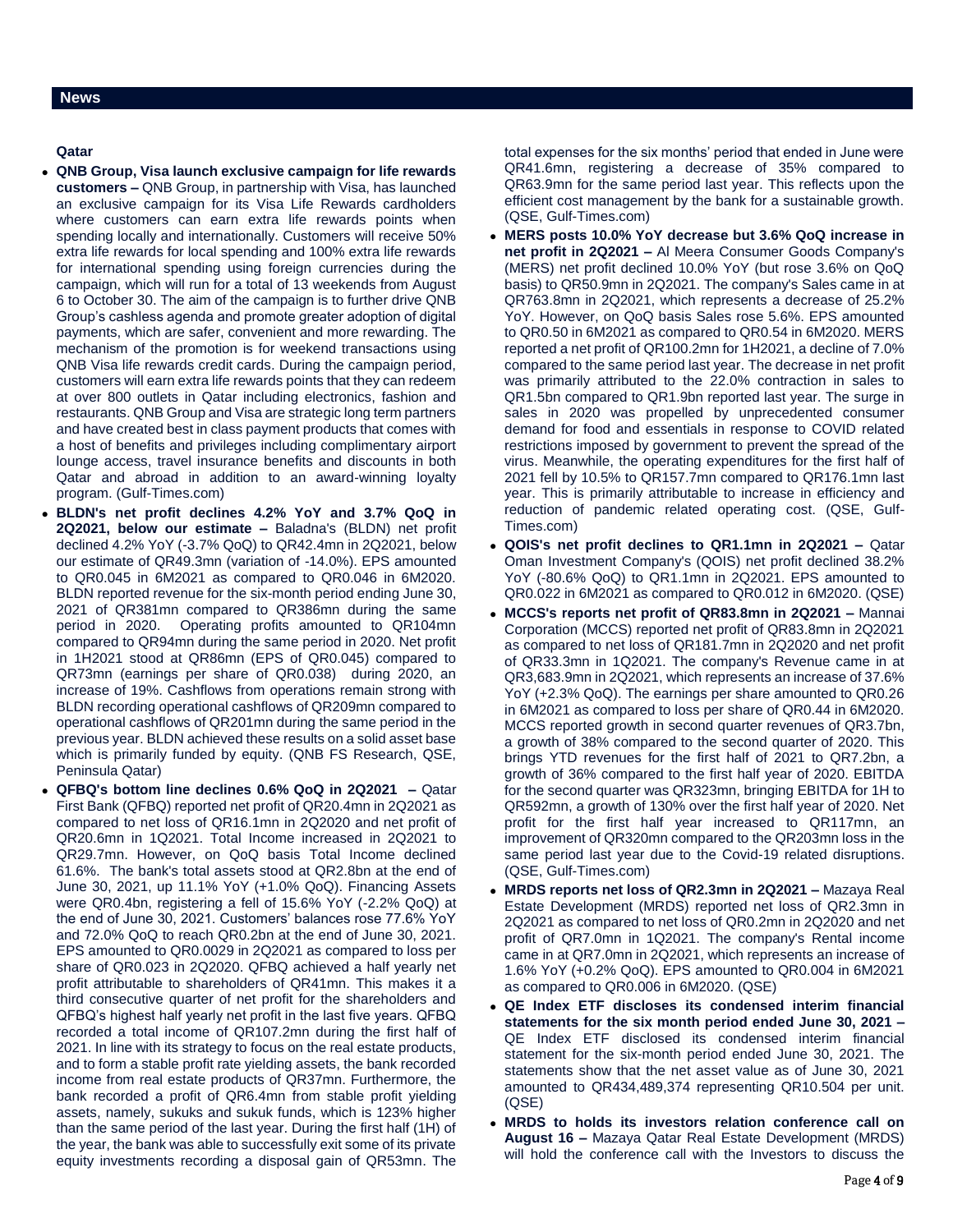financial results for the Semi-Annual 2021 on August 16, 2021 at 02:00 pm, Doha Time. (QSE)

- **QFBQ' board of directors approves to increase the capital –** Qatar First Bank (QFBQ's) board of directors has resolved on its meeting held on August 11, 2021 to submit a recommendation to the Extraordinary General Assembly of the shareholders to approve the increase of the current paid-up share capital of the bank through the issuance of 420.000.000 new shares to QFBQ's shareholders and any potential amendment of the articles of association of QFBQ (as a result of the increase), during the second half of 2021, representing 60% of the share capital of the bank. The board of directors also granted the Chairman of the Board and whomever the Chairman authorizes the full authority and all necessary powers to coordinate and obtain approvals of regulators, sign any documents required and execute this issuance after obtaining the approval of Qatar Financial Centre Regulatory Authority, the Qatar Financial Centre, Qatar Financial Markets Authority, and any other related authorities. The board of directors recommendation with regards to the capital increase and potential amendment of the articles of association of QFBQ (as a result of the increase) is subject to the approval of the regulatory authorities and the Extraordinary General Assembly of the shareholders. Agenda of the Extraordinary General Assembly Meeting will be published in full at a later date after being approved by the relevant regulatory authorities. (QSE)
- **IIF: Qatar to see 'sizeable' fiscal surpluses in 2021-22 –** The expansion in non-hydrocarbon revenues will more than offset the projected modest jump in spending in Qatar, which is expected to register "sizeable" fiscal surpluses this year and in 2022, according to the Institute of International Finance (IIF), an economic think-tank in the US. "We expect the fiscal balance to shift to sizeable surpluses in 2021 and 2022," an IIF report said, adding "a gradual fiscal consolidation beyond 2021 would help preserve net public sector wealth." Highlighting that Qatar's economy has weathered the pandemic and the plunge in oil prices relatively well; the IIF said it expects modest economic recovery in 2021 driven by strengthening oil and gas prices, a revival in domestic demand as a result of the progress made in vaccination, and the end of the three-year blockade. In 2022, growth will accelerate to 3.8%, supported by increases in gas production and the substantial increase in tourist receipts for the FIFA World Cup (scheduled for November 21-December 18, 2022); said the IIF report, which was released yesterday. The IIF said the banking system has remained relatively resilient amid the pandemic, helped by sound initial capital and liquidity positions and a forceful response by the Qatar Central Bank or QCB. (Gulf-Times.com)
- **QF tech hub, QDB partner to enhance economic landscape, boost private sector in Qatar –** Qatar Science & Technology Park (QSTP), part of Qatar Foundation Research, Development and Innovation (QF RDI), announced Wednesday a pioneering new partnership with Qatar Development Bank (QDB), which aims to enhance Qatar's economy, boost RDI within the private sector, and support the nation's start-up community. The partnership, which is targeting startups, entrepreneurs, and small and medium-sized enterprises (SMEs), will see QSTP and QDB leverage both organizations' incubator and accelerator initiatives through specialized workshops, boot camps, hackathons, and investor pitching sessions. Co-investment opportunities will be explored for tech startups looking to deploy solutions locally and scale up globally. Participating startups, entrepreneurs, and SMEs will be supported via access to workspace, machinery, and infrastructure, alongside top-class mentoring and professional guidance. (Gulf-Times.com)
- **KPMG: Venture capital investments in Qatari startups surge 182%, totaling QR31mn in 1H –** Venture capital (VC) investments in Qatari startups have surged by 182% in 1H, totaling QR31mn, signaling increased investor confidence in the country's startups, a report has shown. Although the first half of the year experienced fewer deals (10) than 2H2020 (14), the size of the deals remains robust, KPMG said in a report. Investors in Qatar chose to back industries such as e-commerce, delivery services and FinTech, which also saw increased demand during the pandemic and retained the top three spots by number and value of deals. Fascinatingly, the startups from the e-commerce sector secured approximately 60% of the total funding raised in Qatar. "Qatar's entrepreneurial eco-system is maturing and rapidly evolving. Qatar's strong focus on innovation and entrepreneurship is helping boost its appeal as an attractive destination for business especially for SMEs. In recent years, we have seen increased activity in the number of tech-startups gaining prominence in the Qatari market. (Gulf-Times.com)
- **Qatar is 'ideal breeding ground' for innovative ideas, say startup mentors –** Entrepreneurs and startup owners stand to gain from Qatar's dynamic and flourishing entrepreneurship ecosystem because of the state's world-class facilities and easy access to a wide range of incubators and accelerators, according to a panel of startup mentors. The panel of experts delivered a thorough discussion on the steps to take before embarking on a startup journey, among other significant topics, during the webinar titled 'Startup Mentoring – Learnings & Challenges' hosted by Startup Grind Doha led by its chapter director, Dr Tejinder Singh. The discussion was moderated by Steve Mackie, founder of Business Startup Qatar. The event also elaborated on how mentors can make a remarkable difference through their extensive career, entrepreneurship, and industry-specific experience and help the participants better understand their potential to capitalize on target markets. (Gulf-Times.com)
- **Qatar appoints an ambassador to Saudi Arabia –** Qatar's Emir HH Sheikh Tamim bin Hamad Al-Thani on Wednesday named an ambassador to Saudi Arabia after Riyadh in June reinstated its envoy to Doha, in another sign of improved ties after rival Gulf states agreed this year to end a long-running dispute. Saudi Arabia, the UAE, Egypt and Bahrain resolved in January to restore political, trade and travel ties that had been severed in mid-2017 over charges that Qatar supported terrorism, a reference to Islamist groups, which Doha denies. Saudi Arabia and Egypt have both re-established diplomatic ties with Qatar, but the UAE and Bahrain have yet to do so. All but Bahrain have restored trade and travel links. Sheikh Tamim's office said in a statement that Bandar Mohammed Al Attiyah was named ambassador to Riyadh. Al Attiyah previously served as Qatar's ambassador to Kuwait, which had mediated in the Gulf conflict. (Reuters)
- **Amir issues Amiri Decisions appointing new ambassadors –** HH the Amir Sheikh Tamim bin Hamad Al-Thani issued Wednesday Amiri Decision No. 28 of 2021 appointing Khaled Fahad Abdulhadi Al Shahwani Al Hajri as Ambassador Extraordinary and Plenipotentiary to the Kingdom of Belgium. HH the Amir also issued Amiri Decision No. 29 of 2021 appointing Bandar Mohamed Abdullah Al Attiyah as Ambassador Extraordinary and Plenipotentiary to the Kingdom of Saudi Arabia. HH the Amir issued Amiri Decision No. 30 of 2021 appointing HE Abdulaziz bin Ahmed Bin Abdullah Al Malki Al Jahni as Ambassador Extraordinary and Plenipotentiary to the European Union. HH Amir also issued Amiri Decision No. 31 of 2021 appointing Ahmed Mohamed Nasser Al Dehaimi as Ambassador Extraordinary and Plenipotentiary to the Republic of Panama. HH the Amir also issued Amiri Decision No. 32 of 2021 appointing Jamal Nasser Sultan Al Badr as Ambassador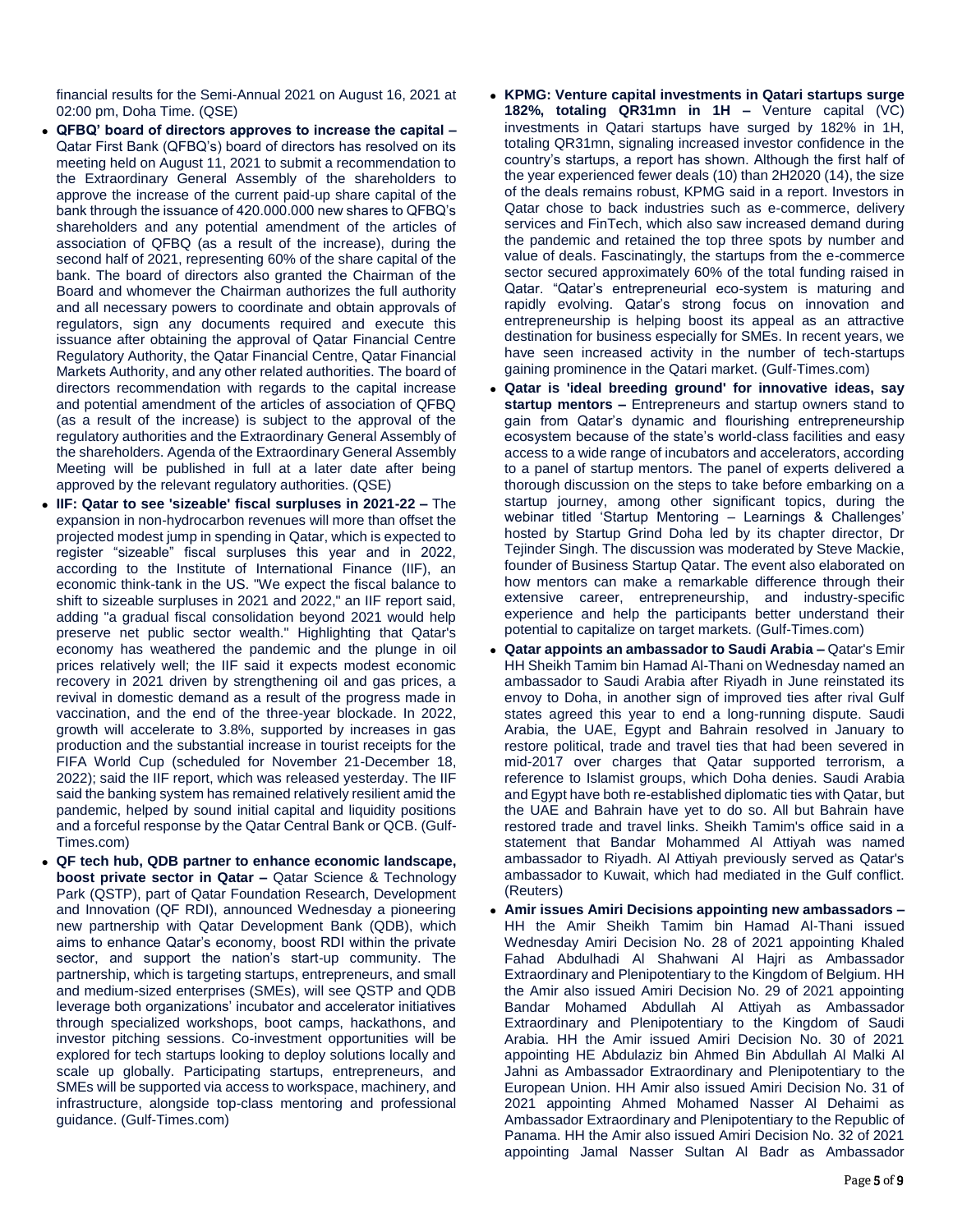Extraordinary and Plenipotentiary to the Republic of Cuba. HH the Amir issued Amiri Decision No. 33 of 2021 appointing Khaled Youssef Khalifa Abdullah Al Sada as Ambassador Extraordinary and Plenipotentiary to the Italian Republic. HH the Amir also issued Amiri Decision No. 34 of 2021 appointing Hassan Ahmed Ali Mohamed Al Mutawah as Ambassador Extraordinary and Plenipotentiary to the Republic of Georgia. The decisions are effective from the date of their issuance, and to be published in the official gazette. (Qatar Tribune)

- **Qatar Dialogue tackles major food concerns –** Qatar Food Systems National Dialogue, organized by the Ministry of Municipality and Environment (MME) over the past two days, as part of preparations for a global food summit scheduled for next September, concluded yesterday. HE Assistant Undersecretary for Agriculture and Fisheries at the Ministry of Municipality and Environment Sheikh Dr Faleh bin Nasser al-Thani said that the second day of the national dialogue discussed the challenges facing food security including developing a strategic reserve, local production, inflation, and limiting waste during the production process among other topics. He said that there were a number of proposals and initiatives made to address all these topics, highlighting that the dialogue was a good opportunity for all stakeholders to discuss the development of the food system in Qatar. (Gulf-Times.com)
- **Cabinet holds regular weekly meeting –** HE Prime Minister and Minister of Interior Sheikh Khalid bin Khalifa bin Abdulaziz Al-Thani chaired the Cabinet's regular meeting held at its seat at the Amiri Diwan on Wednesday. Following the meeting, HE Minister of Municipality and Environment and Acting Minister of State for Cabinet Affairs Abdullah bin Abdulaziz bin Turki Al Subaei issued the following statement: At the outset of the meeting, the Cabinet was briefed by HE Minister of Public Health on the latest developments in efforts to curb COVID-19, and the Cabinet expressed its satisfaction with the progress of the vaccination process against the virus, as the total of vaccine doses that have been used to vaccinate the population exceeded 4mn doses. The Cabinet affirmed the continuation of work with the procedures and precautionary measures that have been taken in order to combat this pandemic. (Gulf-Times.com)
- **Cabinet approves projects shared by Qatar, Kazakhstan –** It also approved draft decision of the Minister of Finance regarding distinctive marks for excise goods. The Cabinet then approved a project of a program between Qatar's Ministry of Culture and Sports and the Ministry of Culture and Sports of the Republic of Kazakhstan in the fields of culture and arts for the years 2022- 2023. It also approved a project of the first executive program in the field of sports between Qatar's Ministry of Culture and Sports and the Ministry of Culture and Sports of Kazakhstan for the years 2022-2023. (Qatar Tribune)
- **Qatar & Airbus: A350s grounded until resolution –** Qatar Airways has confirmed that it has grounded 13 Airbus A350s over what it described as an issue whereby the fuselage is "degrading at an accelerated rate" in the long-range aircraft. In its statement, Qatar Airways said it had been monitoring the degradation beneath the paint on the fuselage of the aircraft for some time. It described the issue as a "significant condition", without elaborating. "Following the explicit written instruction of its regulator, 13 aircraft have now been grounded, effectively removing them from service until such time as the root cause can be established and a satisfactory solution made available to permanently correct the underlying condition" the airline said in its statement. Qatar Airways has a fleet of 53 Airbus A350s in both its 1000 and 900 series. It was the launch customer of both aircraft types. The airline has another on order with the Toulouse, France-based aeroplane manufacturer, making its total order of 76 aircraft — the most of any airline worldwide. In June, Qatar

Airways said it wouldn't take any more A350s unless the problem was resolved. (Gulf-Times.com)

 **Qatar Airways Cargo, WiseTech launch data connection –** Qatar Airways Cargo and WiseTech Global, a leading provider of software solutions to the logistics industry, have commenced implementation of an extensive direct data connection between their global operating systems. The direct data connection between WiseTech's leading CargoWise platform and Qatar Airways Cargo management system, CROAMIS, streamlines the exchange of critical operational data that reduces risk, complexity and costs for forwarders as well as airlines. (Zawya)

## **International**

- **US July budget deficit hits \$302bn as spending remains high –** The US government on Wednesday posted a July budget deficit of \$302bn, a record for that month, as COVID-19 relief spending stayed elevated while receipts returned to a more normal pace after a delayed July tax deadline last year. The Treasury Department said the July deficit compared to a year-earlier \$63bn budget gap. Receipts for the month totaled \$262bn, down 54% percent from July 2020, while outlays were \$564bn, down 10% from the year-earlier period. The US deficit for the first 10 months of fiscal 2021 came to \$2.540tn, down 10% from the year-earlier record of \$2.807tn. A US Treasury official said that the smaller year-to-date outlays and deficits reflected some tapering of COVID-19 relief spending, with Labor Department outlays for supplemental unemployment benefits down 8% to \$359bn, and Small Business Administration outlays down 40% to \$338bn. Meanwhile, revenues reflected the general recovery of the US economy, with YTD corporate tax receipts up 61% to \$324bn and non-withheld individual taxes up 35% to \$763bn. The Treasury official declined to comment when asked whether the July budget results would alter the department's forecasts on when the federal government would exhaust extraordinary measures to continue borrowing under the statutory debt limit of \$28.4tn. (Reuters)
- **US consumer price increases slow in July, signs inflation peaked –** US consumer prices increases slowed in July even as they remained at a 13-year high on a yearly basis and there were tentative signs inflation has peaked as supply-chain disruptions caused by the pandemic work their way through the economy. The data could provide some support to Fed officials who have repeatedly said that the current burst in inflation is temporary and likely to fade as the handful of categories that have caused inflation to surge in recent months get back on an even keel. The consumer price index increased 0.5% last month after climbing 0.9% in June, the Labor Department said on Wednesday. In the 12 months through July, the CPI advanced 5.4%. The drop in the MoM inflation rate was the largest in 15 months. Price gains for used cars and trucks, which have accounted for an outsized chunk of the inflation boost in recent months, rose 0.2%, a sharp drop from the 10.5% increase the prior month. Prices for airline fares also edged down 0.1%. Excluding the volatile food and energy components, the CPI rose 0.3% after increasing 0.9% in June. That was the smallest gain in four months and the first deceleration in the so-called core CPI since February. The core CPI rose 4.3% on a YoY basis after advancing 4.5% in June. Annual inflation rates have been lifted by the fading out of last spring's weak readings from the CPI calculation but those socalled base effects are leveling off. (Reuters)
- **RICS: UK housing market comes off boil, still hot –** Britain's red-hot housing market cooled a little last month in July as the partial removal of a temporary cut to property purchase taxes caused a slight drop in demand from new buyers, a survey showed. The Royal Institution of Chartered Surveyors (RICS) said its monthly gauge of house prices eased in July to +79 from +82 in June, which had been highest level since the late 1980s. A Reuters poll of economists had pointed to a reading of +76.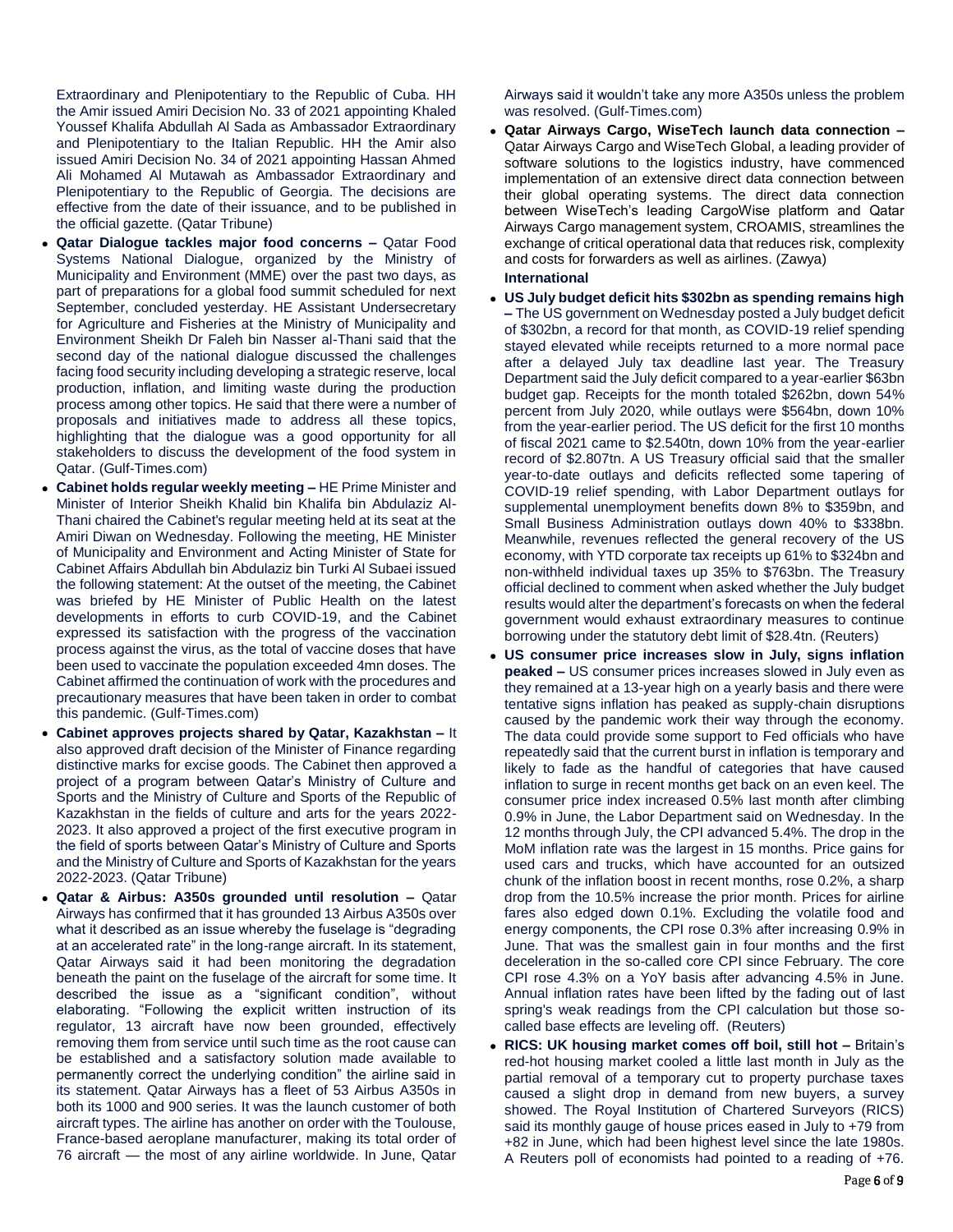Finance Minister Rishi Sunak cut stamp duty, a tax on house purchases, in July 2020. But from last month it started to return to its pre-pandemic level. "Although the tapering in stamp duty is beginning to have some impact on RICS activity indicators, the overall tone to the market remains firm with the metrics capturing price expectations showing few signs of wavering," said Simon Rubinsohn, RICS chief economist. While buyer enquiries weakened for the first time after four months of increases, Rubinsohn said buyers continued to put a premium on spacious properties - explaining why house price expectations remained elevated. Mortgage lender Halifax said last week that this had helped to keep momentum in the market, after it reported an unexpected month-on-month increase in house prices for July. The tax cut aimed to reverse a slump in property sales at the start of the pandemic, and helped fuel a surge in property prices and some new construction. Many households were already seeking more spacious housing suited to working from home. (Reuters)

- **Nikkei: Japan to launch indicator combining GDP and carbon emission reduction efforts –** Japan's government will create a new indicator that will show the country's progress in reducing greenhouse gas emissions compared to gross domestic product (GDP), the Nikkei business daily said. The new indicator will examine greenhouse gas emissions released domestically and show whether they are increasing or decreasing compared to the actual GDP growth rate, the Nikkei said, without saying where it got its information. Japan's greenhouse gas emissions have been declining in recent years, the Nikkei said, adding that the new measure will show the country's decarbonization efforts from an economic growth perspective. The indicator would come after Japan in April set here a much more ambitious goal for reducing carbon emissions, doubling its 2030 target for cutting carbon emissions to 46% from 26% on 2013 levels. A draft of Japan's latest energy policy released last month showed here the country will raise its target for renewable energy in its electricity mix to account for 36%-38% of power supplies in 2030, as the government pushes to cut emissions. The Cabinet Office, which is also in charge of calculating GDP, is considering tapping the private sector this fiscal year that runs through March 2022 to help draft the framework for the new index, the Nikkei said. (Reuters)
- **Japan wholesale inflation hits 13-year high as import costs rise –** Japanese wholesale prices rose in July at their fastest annual pace in 13 years, data showed on Thursday, a sign the global commodity inflation and a weak yen were pushing up raw material import costs for a broad range of goods. There is uncertainty, however, on whether companies will start to pass on the higher costs to households and prop up consumer inflation, which remains stuck around zero due to weak consumption. unlike in other advanced nations, analysts say. The corporate goods price index (CGPI), which measures the price companies charge each other for their goods and services, rose 5.6% in July from a year earlier, Bank of Japan data showed, beating a median market forecast for a 5.0% gain. It accelerated sharply from a 5.0% increase in June and marked the fastest pace of growth since September 2008, when the index rose 6.9%, the data showed. On a MoM basis, wholesale prices rose 1.1% in July after gaining 0.6%, marking the biggest increase since October 2019, the data showed. Wholesale prices rose for many raw materials including those for wood prices, which spiked 33.1% in July from a year earlier, and oil and coal goods, which saw prices rise 38.8%, the data showed. (Reuters)
- **China July bank loans fall to 9-mth low, modest policy easing expected –** China's new bank loans fell more than expected in July to their lowest in nine months while broad credit growth hit a 17-month low, adding to market expectations that modest policy easing may be needed to underpin the country's economic recovery. The world's second-largest economy has largely

rebounded from massive disruptions caused by the pandemic last year, but recent new outbreaks of the Delta variants and severe flooding threaten to slow its recovery. Chinese banks extended 1.08tn Yuan (\$166.5bn) in new Yuan loans in July, well down from 2.12tn Yuan in June and the weakest level since October 2020, according to data released by the People's Bank of China (PBOC). Analysts polled by Reuters had predicted new yuan loans would fall to 1.20tn yuan. Despite the drop, the total was still higher than 992.7bn yuan a year earlier. Household loans fell to 405.9bn Yuan in July from 868.5bn Yuan in June, possibly due to tougher property financing requirements, while corporate loans dropped to 433.4bn Yuan from 1.46tn Yuan, according to Reuters calculations based on central bank data. Still, Chinese banks doled out a record 12.76tn Yuan in new loans in the first half of 2021, even as the PBOC sought to cool broader credit growth to rein in debt risks amid rising defaults. (Reuters)

### **Regional**

- **US calls on OPEC and its allies to pump more oil –** US President, Joe Biden's administration on Wednesday urged OPEC and its allies to boost oil output to tackle rising gasoline prices that they see as a threat to the global economic recovery. The request reflects the White House's willingness to engage major world oil producers for more supply to help industry and consumers, even as it seeks the mantle of global leadership in the fight against climate change and discourages drilling at home. Biden's national security adviser Jake Sullivan criticized big drilling nations, including Saudi Arabia, for what he said were insufficient crude production levels in the aftermath of the global COVID-19 pandemic. "At a critical moment in the global recovery, this is simply not enough," Sullivan said in a statement. (Reuters)
- **Saudi Arabia targets SR143bn from asset sales, PPP by 2025 –** Saudi Arabia has identified 59 initiatives to generate SR143bn of revenues (cumulatively) via asset sales and Public-Private Partnerships (PPP) by 2025, according to a recently launched report titled "Privatization Program 2025". The report was released last week by the National Centre for Privatization & PPP (NCP), the Kingdom's nodal agency for privatization. The government has set a cumulative target of SR14bn for efficient government spending [cost savings] during the five-year period through partnerships.
- **Several Asia buyers take less Saudi oil as delta virus hits demand –** Several Asian refiners asked for less oil from Saudi Arabia for next month as steps to rein in the delta virus variant weighed on demand. At least four customers three in Northeast Asia and one in Southeast Asia requested smaller volumes than their contracted supplies for September, according to officials at the refineries. Saudi Aramco notified them this week that it will give them the amounts they asked for, they said. The Saudi stateowned oil company declined to comment on the matter. Authorities across Asia are extending or imposing fresh restrictions on mobility to rein in the fast-spreading delta strain. China, the world's biggest crude importer, is following an aggressive containment strategy despite having one of the world's highest vaccination rates. China Petroleum & Chemical Corp., the country's biggest refiner, will cut run rates at some plants by 5% to 10% this month from July, according to commodities researcher ICIS-China. (Bloomberg)
- **Dubai International Airport sees passenger traffic drop 41% in 2021 –** Dubai International Airport, the world's busiest airport for international travel, handled some 41% less passenger traffic in the first half of 2021, compared to the same period last year, its chief executive said Wednesday. The decline came as more contagious coronavirus variants cut off the hub's biggest source markets and continued to clobber the global aviation industry. However, CEO, Paul Griffiths remains optimistic for the crucial east-west transit point as authorities gradually re-open Dubai's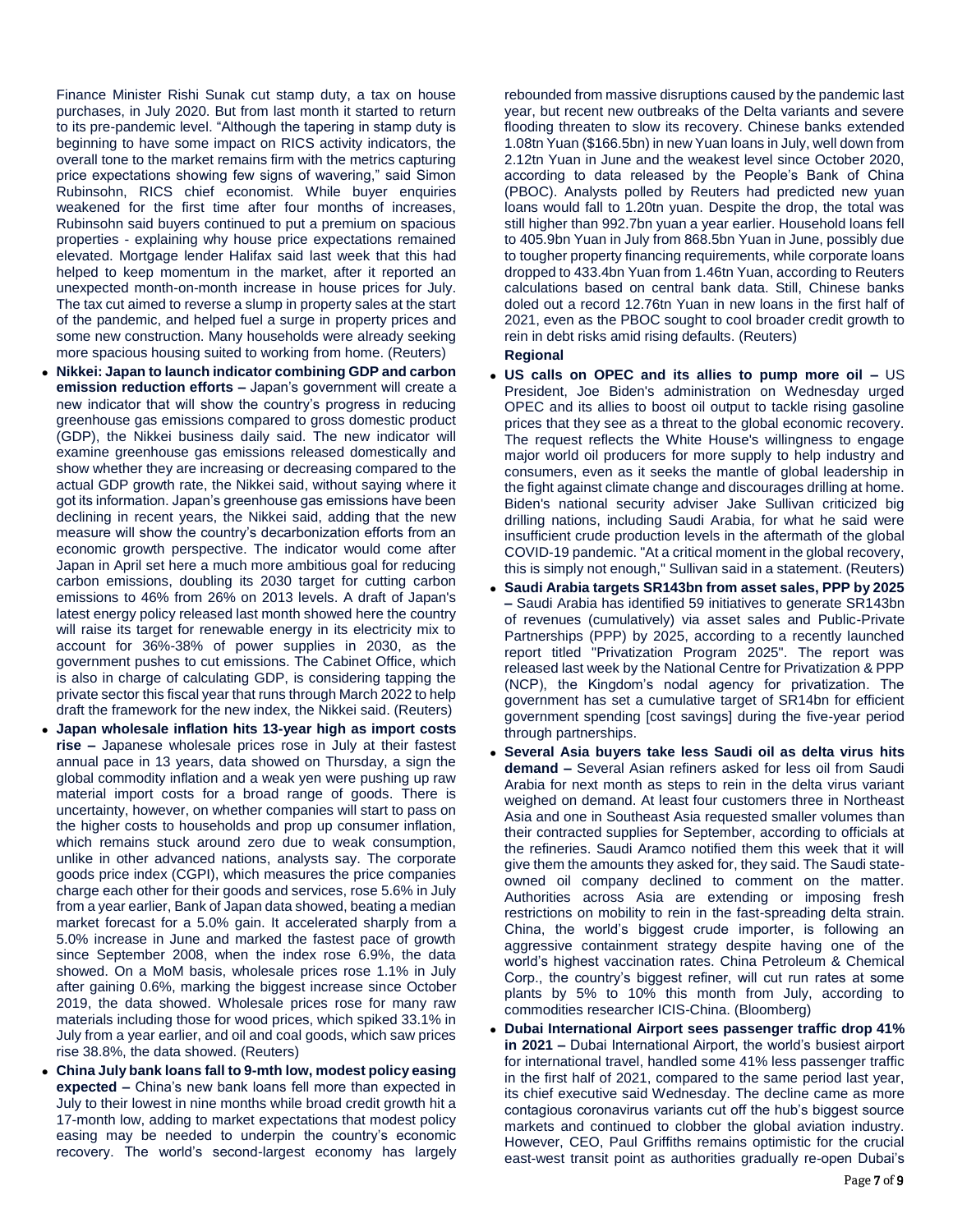key routes to the Indian subcontinent and Britain. The 10.6mn passengers that passed through the airport over the past six months "is still very positive," Mr. Griffiths said, "I think coupled with the restrictions easing that we're now seeing, (it) will bode very well for a satisfactory end to the year." The airport, which saw 86.4mn people squeeze through before the pandemic hit in 2019, has held the title of the world's busiest since it beat out London's Heathrow seven years ago. (Bloomberg)

- **Opening of Emaar's Dubai Hills Mall delayed to 1Q2022 –** Emaar Malls, the developer of premium shopping mall and retail assets, said that its Dubai Hills Mall is expected to open in the first quarter of 2022. Launched in August 2017, the mall was originally scheduled to open in late 2019. Its opening was delayed to the fourth quarter of 2020, and again to second half of 2021 due to the impact of the pandemic, according to past statements by the mall operator. With a gross a gross leasable area of 2mn square feet, the mall will feature 600 retail outlets as well as entertainment and leisure centers, and parking for 7,000 vehicles, Emaar Malls said in a press statement on Tuesday. (Zawya)
- **Dubai airport targets 56mn passengers next year, CEO says –** Dubai's state airport operator is forecasting 56mn passengers to pass through Dubai International next year, double its target for this year though still below pre-pandemic levels. The airport, a major travel hub, has seen a rise in passenger traffic in recent weeks following the start of the peak summer travel season and an easing in travel restrictions for some core markets. "This gives rise to a more optimistic forecast and we are looking at something like 56 million for the year to come," Dubai Airports Chief Executive, Paul Griffiths told Reuters. The airport handled 25.9mn passengers last year and 86.4mn in 2019, the year before the pandemic struck. The operator on Wednesday reported 10.6 million passengers passed through Dubai International in the first half of this year, down 40.9% on the same period last year. Griffiths said passenger traffic in recent weeks had been "much more positive" and the airport was now expected to end the year close to its 28mn passenger target, at around 26mn-27mn. (Reuters)
- **Mubadala Co-leads \$100mn capital raise for software firm People.ai –** Mubadala Capital, the asset management arm of Abu Dhabi's state investor, and venture capital firm Akkadian Ventures co-led a \$100mn investment for People.ai, bringing its valuation to \$1.1bn, the software startup said on Wednesday. Founded in 2016, People.ai allows for the automation of manual data entry and can also analyze historical trends to forecast sales. The company's platform is used by high-profile names in the technology industry, including Zoom Video Communications Inc and cybersecurity and IT operations company Splunk Inc. Investment giants including Tiger Global and Japan's SoftBank Group Corp are betting big on fast-growing enterprise software companies, highlighting the robust demand for the services they offer. Existing investors ICONIQ Capital and Lightspeed Venture Partners also participated in the funding round, People.ai said. The software firm added that besides investment into its SmartData platform, the fresh funds will be used to expand into new industry segments and geographies. Artificial intelligence technology company DataRobot, which is also a customer of People.ai, was valued at \$6.3 billion after an infusion of funds last month. (Reuters)
- **Kuwait wealth fund appoints interim Managing Director –** The Kuwait Investment Authority (KIA), the Gulf country's sovereign wealth fund, has appointed Badr Al-Ajeel as interim Managing Director pending a permanent appointment, a source said on Wednesday. The KIA last week appointed a new board of directors but had not named a new Managing Director. The term of the previous board expired in April but sources said previously that a delay in appointing a new board was the result of political

deadlock. Ajeel is Executive Director of the General Reserve at the KIA. The KIA's newly appointed board will select a permanent managing director in coordination with the country's Finance Minister, the source said. (Reuters)

- **Bahrain's ABC triples Egypt market share with BLOM unit takeover –** Bahrain's Arab Banking Corp has completed the acquisition of a 99.5% stake in the Egyptian unit of Lebanon's BLOM Bank, which will allow ABC to triple its market share and balance sheet in Egypt. The announcement followed the successful completion of ABC's mandatory tender offer for BlOM's Egyptian unit for \$425mn, commanding a 1.37 times book value at the end of the first quarter, it said in a statement on Wednesday. "Egypt is a burgeoning market in the Middle East with huge future potential," ABC's Group Chief Executive, Khaled Kawan said. He said the bank planned to introduce digital and mobile banking services that it has introduced in its other markets. Both banks will operate as separate entities until the legal merger is completed after regulatory approval. The deal is expected to conclude in the first quarter of 2022. (Reuters)
- **NBB posts 8.8% YoY rise in net profit to BHD14.9mn in 2Q2021 –** National Bank of Bahrain (NBB) recorded net profit of BHD14.9mn in 2Q2021, an increase of 8.8% YoY. Net interest income rose 7.4% YoY to BHD30.4mn in 2Q2021. Total operating income rose 10.8% YoY to BHD37.9mn in 2Q2021. Total assets stood at BHD4.7bn at the end of June 30, 2021 as compared to BHD4.5bn at the end of June 30, 2020. Loans and advances stood at BHD2.3bn (+6.1% YoY), while customers' deposits stood at BHD3.2bn (+2.3% YoY) at the end of June 30, 2021. EPS came in at 8 fils in 2Q2021 as compared to 7 fils in 2Q2020. (Bahrain Bourse)
- **KHCB's net profit falls 8.7% YoY to BHD3.9mn in 2Q2021 –** Khaleeji Commercial Bank (KHCB) recorded net profit of BHD3.9mn in 2Q2021, registering decrease of 8.7% YoY. Total income rose 62.6% YoY to BHD9.3mn in 2Q2021. Total income before return to investment acoount holders rose 40.5% YoY to BHD15.6mn in 2Q2021. Total assets stood at BHD1,040.9mn at the end of June 30, 2021 as compared to BHD1,015.6mn at the end of June 30, 2020. Financing assets stood at BHD309.1mn (+0.4% YTD), while placements from financial institutions stood at BHD96.6mn (+21.4% YTD) at the end of June 30, 2021. EPS came in at 1.12 fils in 2Q2021 as compared to 5.31 fils in 2Q2020. (Bahrain Bourse)
- **ABC's reports net profit of \$25mn in 2Q2021 –** Arab Banking Corporation (ABC) recorded net profit of \$25mn in 2Q2021 as compared to a loss of \$5mn in 2Q2020. Net interest income rose 20.0% YoY to \$138mn in 2Q2021. Total operating income rose 63.0% YoY to \$225mn in 2Q2021. Total assets stood at \$30.9bn at the end of June 30, 2021 as compared to \$30.4bn at the end of December 31, 2020. Loans and advances stood at \$15.9bn (+1.8% YTD), while Deposits from customers stood at \$17.8bn (+3.5% YTD) at the end of June 30, 2021. EPS came in at \$0.01 in 2Q2021. (Bahrain Bourse)
- **Moody's withdraws ratings of Bahrain Islamic Bank –** Moody's has withdrawn Bahrain Islamic Bank (BISB) B2/NP local and foreign currency long-term and short-term issuer ratings, b2 Baseline Credit Assessment (BCA) and Adjusted BCA, B1(cr)/NP(cr) Counterparty Risk Assessments and B1/NP Counterparty Risk Ratings for its own business reasons. Moody's has decided to withdraw the ratings for its own business reasons. Bahrain Islamic Bank is a Bahraini bank with around 5% market share of total retail banks assets. As of December 2020, the bank reported a consolidated asset base of BHD1.2bn. (Bloomberg)